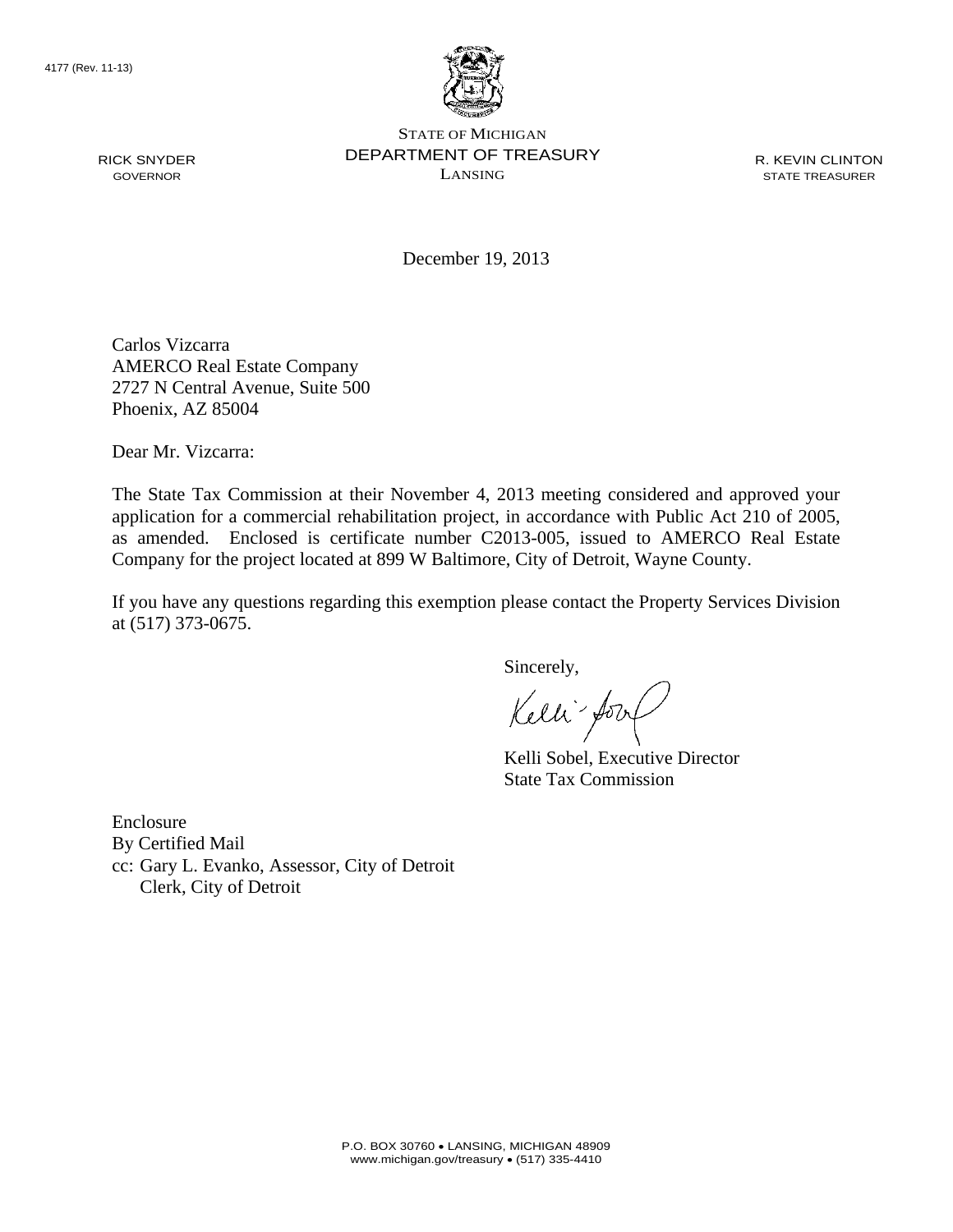

# **Commercial Rehabilitation Exemption Certificate** Certificate No. C2013-005

Pursuant to the provisions of Public Act 210 of 2005, as amended, the State Tax Commission hereby issues a Commercial Rehabilitation Exemption Certificate for the commercial property, as described in the approved application, owned by **AMERCO Real Estate Company**, and located at 899 W Baltimore, City of Detroit, County of Wayne, Michigan.

This certificate provides the authority for the assessor to exempt the commercial property for which this Commercial Rehabilitation Exemption Certificate is in effect, but not the land on which the rehabilitated facility is located or the personal property, from ad valorem taxation. This certificate further provides the authority to levy a specific tax known as the Commercial Rehabilitation tax.

This certificate, unless revoked as provided by Public Act 210 of 2005, as amended, shall remain in force for a period of  $10$  year(s);

## Beginning December 31, 2013, and ending December 30, 2023.

The real property investment amount for this obsolete facility is \$2,694,873.

The frozen taxable value of the real property related to this certificate is \$327,586.

This Commercial Rehabilitation Exemption Certificate is issued on November 4, 2013.



 $\mathcal{S}4\mathcal{G}$ 

Douglas B. Roberts, Chairperson **State Tax Commission** 

**A TRUE COPY ATTEST:** 

**Heather Cole** Michigan Department of Treasury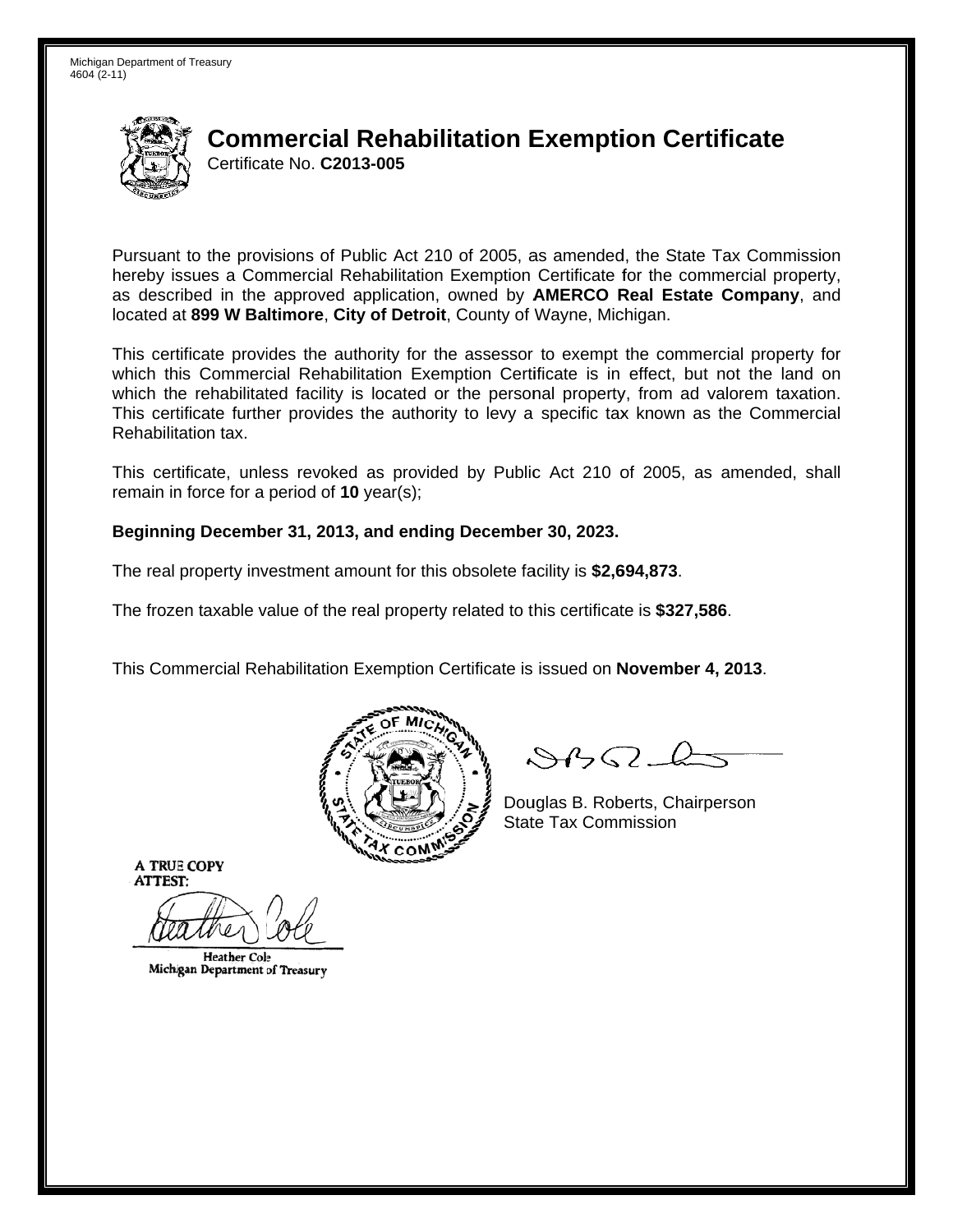RICK SNYDER GOVERNOR



STATE OF MICHIGAN DEPARTMENT OF TREASURY LANSING

R. KEVIN CLINTON STATE TREASURER

December 19, 2013

Michael C. Bohm 4296 Van Dyke Almont, MI 48003

Dear Mr. Bohm:

The State Tax Commission at their November 4, 2013 meeting considered and approved your application for a commercial rehabilitation project, in accordance with Public Act 210 of 2005, as amended. Enclosed is certificate number C2013-008, issued to Michael Charles Bohm for the project located at 515 & 503 S Main, Village of Almont, Lapeer County.

If you have any questions regarding this exemption please contact the Property Services Division at (517) 373-0675.

Sincerely,

Kelli for

Kelli Sobel, Executive Director State Tax Commission

Enclosure By Certified Mail cc: Connie Lipka, Assessor, Village of Almont Clerk, Village of Almont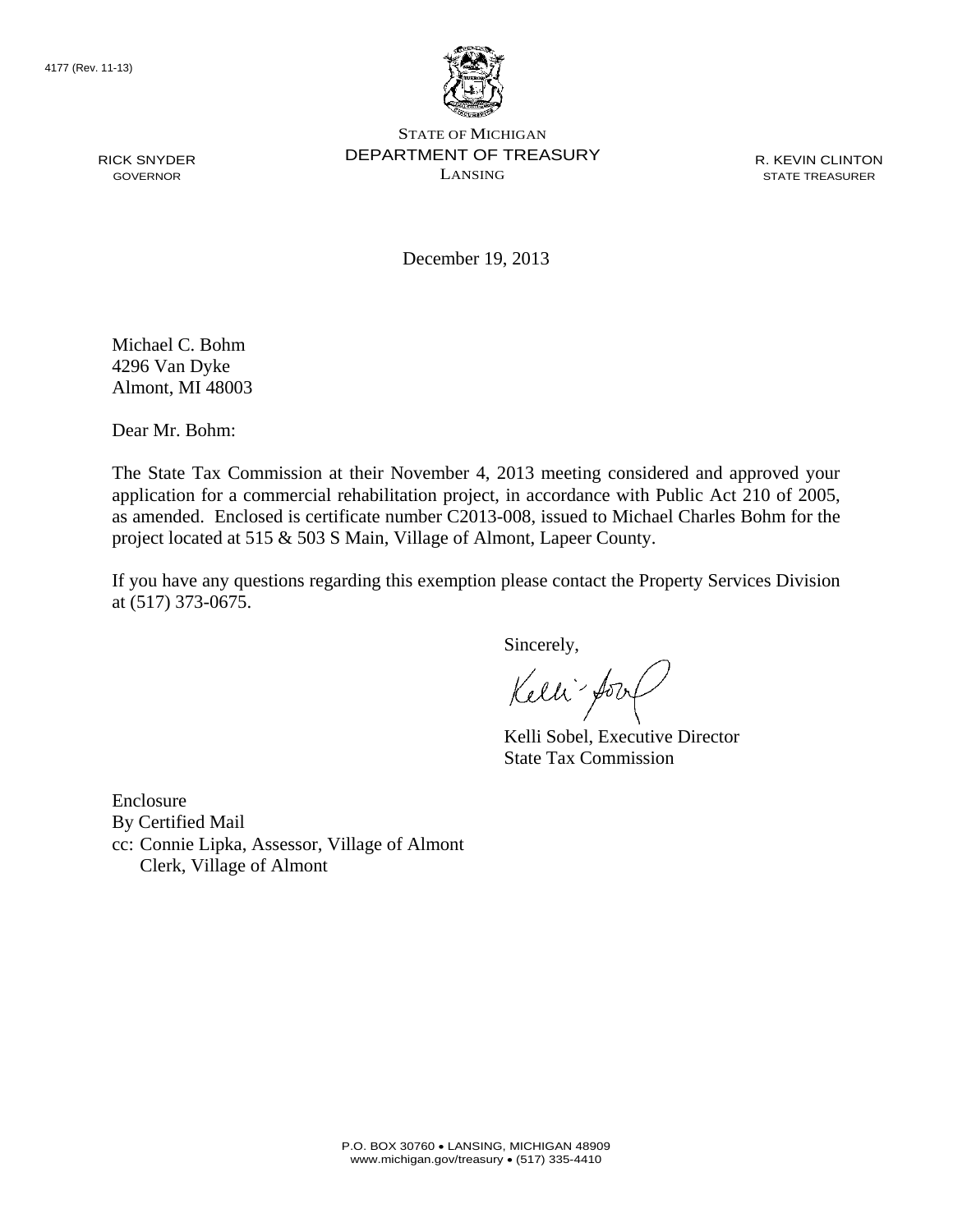

# **Commercial Rehabilitation Exemption Certificate** Certificate No. C2013-008

Pursuant to the provisions of Public Act 210 of 2005, as amended, the State Tax Commission hereby issues a Commercial Rehabilitation Exemption Certificate for the commercial property. as described in the approved application, owned by Michael Charles Bohm, and located at 515 & 503 S Main, Village of Almont, County of Lapeer, Michigan.

This certificate provides the authority for the assessor to exempt the commercial property for which this Commercial Rehabilitation Exemption Certificate is in effect, but not the land on which the rehabilitated facility is located or the personal property, from ad valorem taxation. This certificate further provides the authority to levy a specific tax known as the Commercial Rehabilitation tax.

This certificate, unless revoked as provided by Public Act 210 of 2005, as amended, shall remain in force for a period of  $5$  year(s);

## Beginning December 31, 2013, and ending December 30, 2018.

The real property investment amount for this obsolete facility is \$140,000.

The frozen taxable value of the real property related to this certificate is \$72,700.

This Commercial Rehabilitation Exemption Certificate is issued on November 4, 2013.



 $\mathcal{S}4\mathcal{G}$ 

Douglas B. Roberts, Chairperson **State Tax Commission** 

**A TRUE COPY ATTEST:** 

**Heather Cole** Michigan Department of Treasury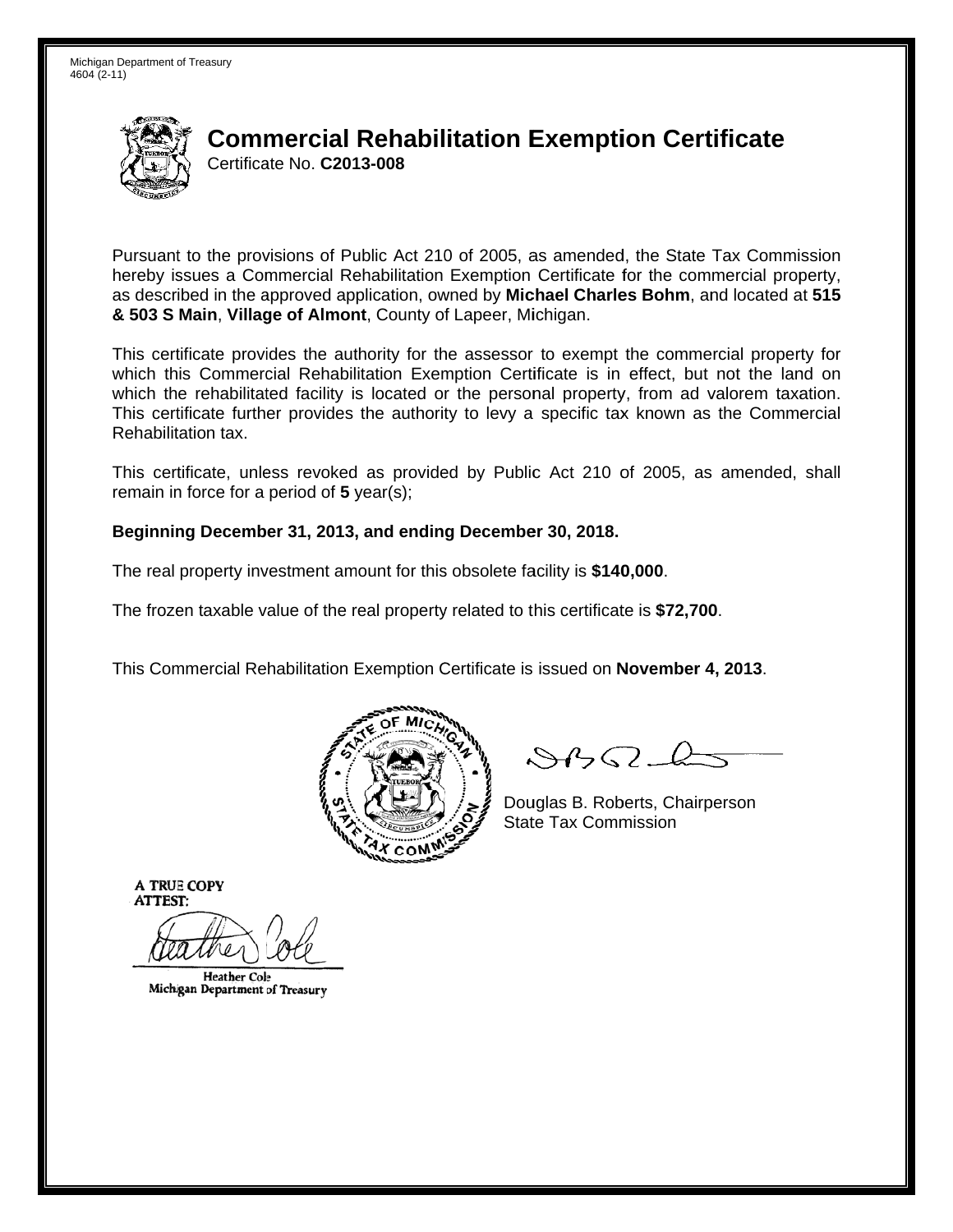RICK SNYDER GOVERNOR



STATE OF MICHIGAN DEPARTMENT OF TREASURY LANSING

R. KEVIN CLINTON STATE TREASURER

December 19, 2013

Yousif Ayar Grand Price, Inc. 12955 Grand River Avenue Detroit, MI 48227

Dear Mr. Ayar:

The State Tax Commission at their November 4, 2013 meeting considered and approved your application for a commercial rehabilitation project, in accordance with Public Act 210 of 2005, as amended. Enclosed is certificate number C2013-009, issued to Grand Price, Inc. for the project located at 12955 Grand River Avenue, City of Detroit, Wayne County.

If you have any questions regarding this exemption please contact the Property Services Division at (517) 373-2408.

Sincerely,

Kelli fory

Kelli Sobel, Executive Director State Tax Commission

Enclosure By Certified Mail cc: Gary L. Evanko, Assessor, City of Detroit Clerk, City of Detroit